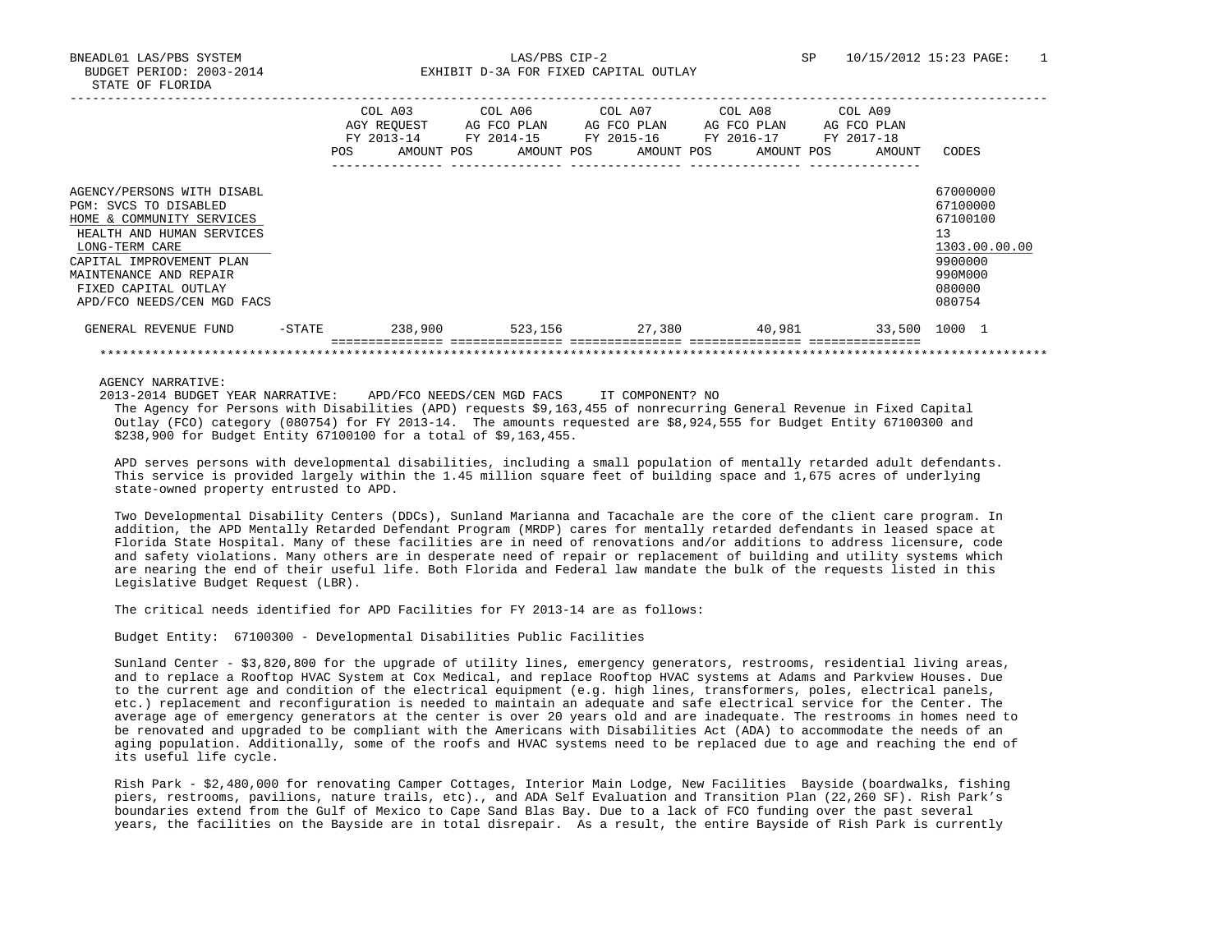BNEADL01 LAS/PBS SYSTEM LAS/PBS CIP-2 SP 10/15/2012 15:23 PAGE: 2 BUDGET PERIOD: 2003-2014 **EXHIBIT D-3A FOR FIXED CAPITAL OUTLAY** 

|                                                                                                                                                                                       | COL A03<br>AGY REOUEST<br>FY 2013-14<br>POS. | COL A06<br>AG FCO PLAN<br>AMOUNT POS<br>AMOUNT POS | COL A07<br>AG FCO PLAN<br>FY 2014-15 FY 2015-16<br>AMOUNT POS | COL A08<br>AG FCO PLAN<br>FY 2016-17<br>AMOUNT POS | COL A09<br>AG FCO PLAN<br>FY 2017-18<br>AMOUNT | CODES                                                                         |
|---------------------------------------------------------------------------------------------------------------------------------------------------------------------------------------|----------------------------------------------|----------------------------------------------------|---------------------------------------------------------------|----------------------------------------------------|------------------------------------------------|-------------------------------------------------------------------------------|
| AGENCY/PERSONS WITH DISABL<br>PGM: SVCS TO DISABLED<br>HOME & COMMUNITY SERVICES<br>HEALTH AND HUMAN SERVICES<br>LONG-TERM CARE<br>CAPITAL IMPROVEMENT PLAN<br>MAINTENANCE AND REPAIR |                                              |                                                    |                                                               |                                                    |                                                | 67000000<br>67100000<br>67100100<br>13<br>1303.00.00.00<br>9900000<br>990M000 |

 closed to the public due to the facilities being in disrepair. With proper funding, the Bayside could be renovated and the public could begin accessing it and benefiting from the unique experiences it provides

 Tacachale - \$2,623,755 for the water plant renovation, interior renovations, gym air conditioning, roof renovations, water main replacement, and ADA Self Evaluation and Transition Plan (687,629 SF). Due to the rising cost of energy bills, Tacachale proposes renovating the water plant thereby utilizing their own resources which would dramatically reduce monthly operating costs. Interior Renovations are needed to comply with AHCA, State Fire Marshal and standard building codes. Other repairs such as roof renovations and water main replacement are needed to repair damages and ensure the health and safety of residents and staff.

## Budget Entity: 67100100 - Home and Community Services

 Hawkins Park - Northwest Region - \$63,600 for the renovations of the bathhouse, repairs of walkways, roof replacement and ADA Self Evaluation and Transition Plan (3,600 SF). The bathhouse is the primary structure used by guests to the Park. The inability to renovate the bathhouse could result in unsafe conditions for the clients and guests and prohibit future use of the Park. The current condition of the walkways are unsafe and do not fully comply with current ADA standards. The roofs need replacing for 3 Pavilions and one bathhouse.

 Hodges - Northeast Region - \$118,900 for the restroom renovations, and replacement of flooring, lighting and windows, and ADA Self Evaluation and Transition Plan (19,118 SF). The restrooms are in violation of the ADA and need immediate upgrades. Additionally, the flooring is a safety hazard and accessibility concern. The light fixtures and wiring are failing throughout the building creating an unsafe work environment and safety hazard concerns.

 Suncoast Regional Office - \$56,400 for lighting replacement, parking lot repairs, roof repairs, atrium weather proofing and storm water drainage system, as well as an ADA Self Evaluation and Transition Plan (16,980 SF). The light fixtures and wiring are failing throughout the building creating an unsafe work environment. Funding is needed to repair large pot holes in the main driveway entrance and to repair roof and gutters which are critically damaged. Additionally, the drainage system and weather proofing at atrium are inadequate causing pooling and water infiltration as a result. \*\*\*\*\*\*\*\*\*\*\*\*\*\*\*\*\*\*\*\*\*\*\*\*\*\*\*\*\*\*\*\*\*\*\*\*\*\*\*\*\*\*\*\*\*\*\*\*\*\*\*\*\*\*\*\*\*\*\*\*\*\*\*\*\*\*\*\*\*\*\*\*\*\*\*\*\*\*\*\*\*\*\*\*\*\*\*\*\*\*\*\*\*\*\*\*\*\*\*\*\*\*\*\*\*\*\*\*\*\*\*\*\*\*\*\*\*\*\*\*\*\*\*\*\*\*\*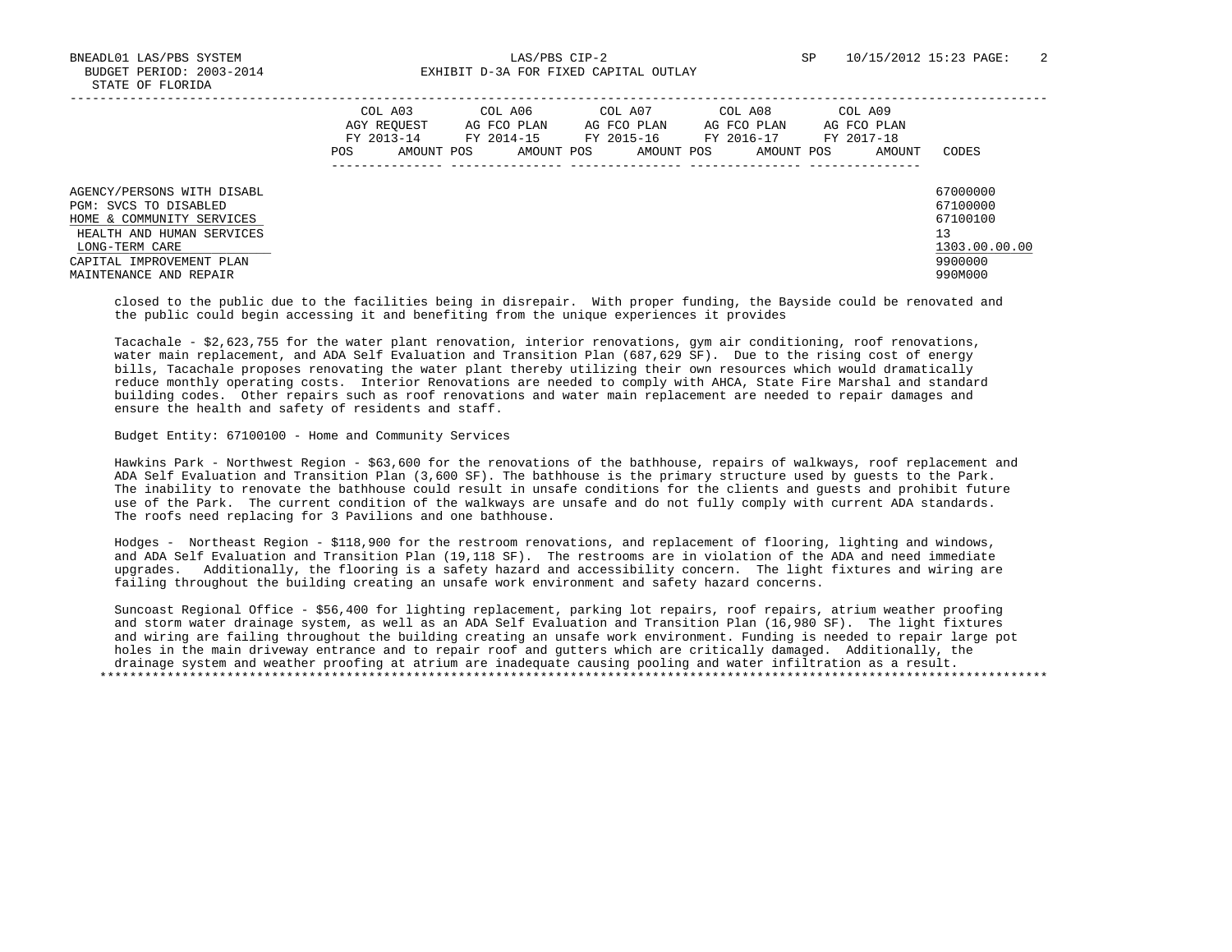BNEADL01 LAS/PBS SYSTEM LAS/PBS CIP-2 SP 10/15/2012 15:23 PAGE: 3 BUDGET PERIOD: 2003-2014 **EXHIBIT D-3A FOR FIXED CAPITAL OUTLAY** 

|                                                                                                                                                                                                                                          | POS.      | COL A03<br>AGY REOUEST<br>FY 2013-14<br>AMOUNT POS | COL A06<br>AG FCO PLAN<br>FY 2014-15<br>AMOUNT POS | COL A07<br>AG FCO PLAN<br>FY 2015-16<br>AMOUNT POS | COL A08<br>AG FCO PLAN<br>FY 2016-17<br>AMOUNT POS | COL A09<br>AG FCO PLAN<br>FY 2017-18<br>AMOUNT | CODES                                                                                             |
|------------------------------------------------------------------------------------------------------------------------------------------------------------------------------------------------------------------------------------------|-----------|----------------------------------------------------|----------------------------------------------------|----------------------------------------------------|----------------------------------------------------|------------------------------------------------|---------------------------------------------------------------------------------------------------|
| AGENCY/PERSONS WITH DISABL<br>PGM: SVCS TO DISABLED<br>DEV DISAB PUBLIC FACIL<br>HEALTH AND HUMAN SERVICES<br>LONG-TERM CARE<br>CAPITAL IMPROVEMENT PLAN<br>MAINTENANCE AND REPAIR<br>FIXED CAPITAL OUTLAY<br>APD/FCO NEEDS/CEN MGD FACS |           |                                                    |                                                    |                                                    |                                                    |                                                | 67000000<br>67100000<br>67100300<br>13<br>1303.00.00.00<br>9900000<br>990M000<br>080000<br>080754 |
| GENERAL REVENUE FUND                                                                                                                                                                                                                     | $-$ STATE | 8,924,555                                          |                                                    |                                                    |                                                    |                                                |                                                                                                   |
|                                                                                                                                                                                                                                          |           |                                                    |                                                    |                                                    |                                                    |                                                |                                                                                                   |

AGENCY NARRATIVE:

2013-2014 BUDGET YEAR NARRATIVE: APD/FCO NEEDS/CEN MGD FACS IT COMPONENT? NO

 The Agency for Persons with Disabilities (APD)requests \$9,163,455 of nonrecurring General Revenue in the Fixed Capital Outlay (FCO) category (080754) for FY 2013-2014. The amounts requested are \$8,924,555 for the Developmental Disabilities Public Facilities budget entity and \$238,900 for Home and Community Services budget entity for a total of \$9,163,455.

 APD serves persons with developmental disabilities, including a small population of mentally retarded adult defendants. This service is provided largely within the 1.45 million square feet of building space and 1,675 acres of underlying state-owned property entrusted to APD.

 Two Developmental Disability Centers (DDCs), Sunland Marianna and Tacachale are the core of the client care program. In addition, the APD Mentally Retarded Defendant Program (MRDP) cares for mentally retarded defendants in leased space at Florida State Hospital. Many of these facilities are in need of renovations and/or additions to address licensure, code and safety violations. Many others are in desperate need of repair or replacement of building and utility systems which are nearing the end of their useful life. Both Florida and Federal law mandate the bulk of the requests listed in this Legislative Budget Request (LBR).

The critical needs identified for APD Facilities for FY 2013-14 are as follows:

Budget Entity: 67100300 - Developmental Disabilities Public Facilities

 Sunland Center - \$3,820,800 for the upgrade of utility lines, emergency generators, restrooms residential living areas, and to replace a Rooftop HVAC System at Cox Medical, and replace Rooftop HVAC systems at Adams and Parkview Houses. Due to the current age and condition of the electrical equipment (e.g. high lines, transformers, poles, electrical panels, etc.) replacement and reconfiguration is needed to maintain an adequate and safe electrical service for the Center. The average age of emergency generators at the center is over 20 years old and are inadequate. The restrooms in homes need to be renovated and upgraded to be compliant with the Americans with Disabilities Act (ADA) to accommodate the needs of an aging population. Additionally, some of the roofs and HVAC systems need to be replaced due to age and reaching the end of its useful life cycle.

 Rish Park - \$2,480,000 for renovating Camper Cottages, Interior Main Lodge, New Facilities Bayside (boardwalks, fishing piers, restrooms, pavilions, nature trails, etc.), and ADA Self Evaluation and Transition Plan (22,260 SF). Rish Park's boundaries extend from the Gulf of Mexico to Cape Sand Blas Bay. Due to a lack of FCO funding over the past several years, the facilities on the Bayside are in total disrepair. As a result, the entire Bayside of Rish Park is currently